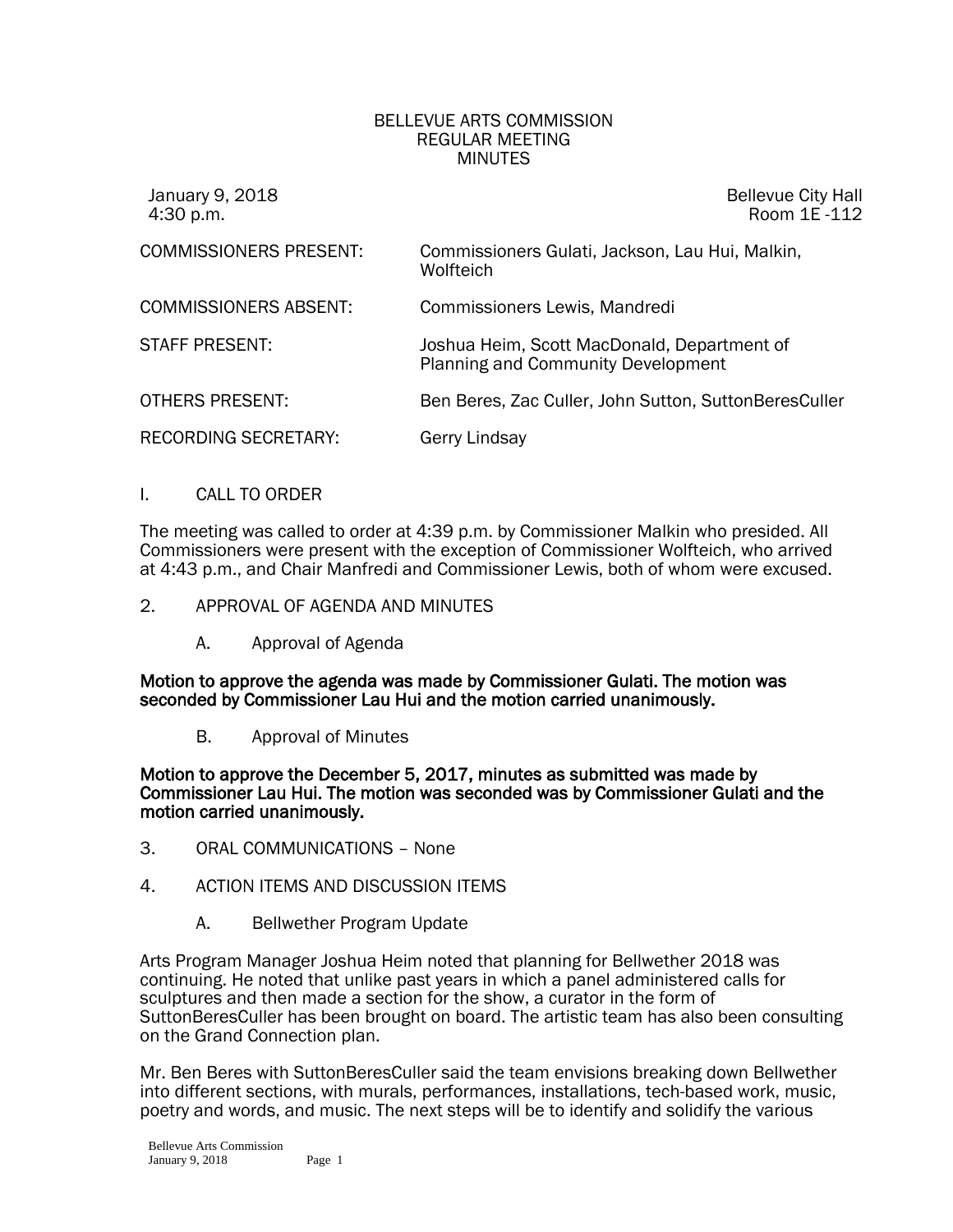spaces, including Compass Plaza and the Bellevue Arts Museum. Some work will be up for only ten days, while other works will be up for months.

Mr. John Sutton with SuttonBeresCuller added that much of the planning work was picked up from the strategic planning for the Grand Connection. A number of partnerships are being developed. Additionally, a number of artists have expressed their interest in participating.

Mr. Beres stressed the importance of incorporating a number of different genres and to make sure to incorporate locations along the Grand Connection. He shared with the Commissioners location opportunities for murals. He said there are a number of awesome mural artists in the region. Mr. Sutton said in addition to identifying locations, the logistics process will involve talking to the property owners. He added that murals can either be permanent or printed on large banners to be hung on building walls.

Commissioner Lau Hui asked about the longevity of murals painted on building walls. Mr. Sutton said the focus will be largely on making sure the murals will be made to last, particularly as they apply to the Grand Connection. The assumption is that those painted directly on the walls will be up for at least a year. Contacting property owners will be the next step. Not all of the mural artists will be local, but the majority of those contacted to date are in the region.

With regard to performance spaces, contacts have been made. Consideration is being given to adding a stage at Compass Plaza to accommodate the spoken word and music performances. Other locations include in front of the Bellevue Arts Museum and Bellevue Square.

Commissioner Jackson stressed the fact that diversity is extremely important to the Commission and the city. She pointed out that the artists on the list provided by SuttonBeresCuller were primarily white. She noted that the same was true of the listed musicians and added that more than half were male.

Answering a question asked by Commissioner Gulati, Mr. Sutton said the team has been talking to the Bellevue Arts Museum about hosting a traditional exhibit that would be up for a period of time during and beyond Bellwether. It would be for artists not doing work out in the public space. Arts Program Coordinator Scott MacDonald added that permanent works cannot be hung on private properties for legal reasons, including the prohibition against the gift of public funds. The siting of permanent works require easements.

Mr. Sutton said ideally installations will be up for more than just the ten days of Bellwether. Much will depend on the complexity and budget for the project. Some may require security. Whether or not the selected works will be new or commissioned will come down to budget considerations.

Mr. Beres said the tech element of Bellwether involves opportunities for projection, interaction and installation art. Time would be needed ahead of time for setup and ideally the displays would remain in place for a month or two. They will also need to be self sufficient. Gary Hill, a big name in video art, is completely on board.

With regard to words and poetry, Mr. Beres said the team has been working with Seattle poet and author Chelsea Jean Werner-Jatzke. He said beyond the spoken word there will focus on projecting words and collaborating with sign painters to print words on windows.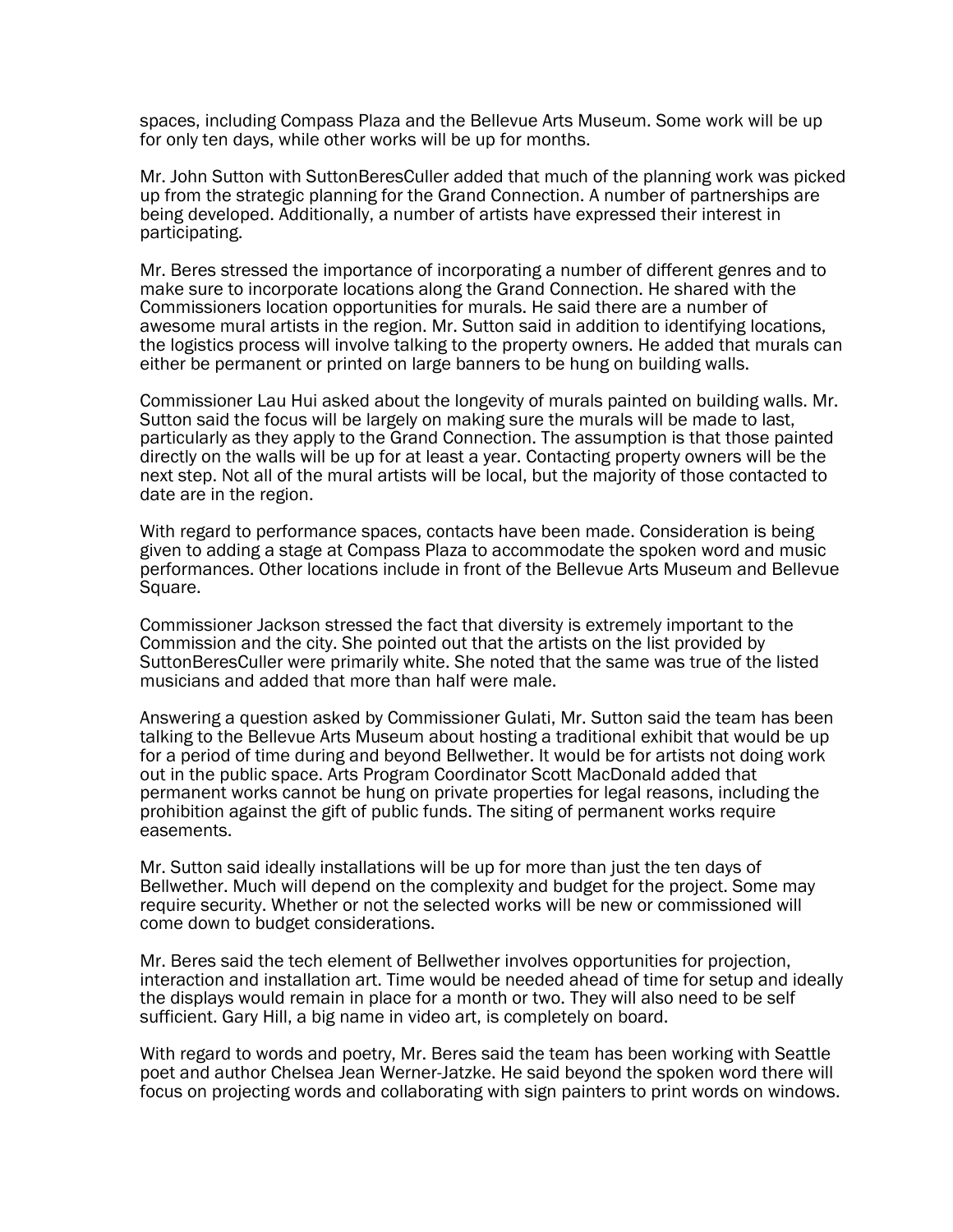Mr. Sutton said Creative Capital, an internationally known organization based in New York, is being looked at to help with promotion. The organization funds a lot of artists who do challenging and interesting work in the areas of visual, performing and literature arts. They operate on a venture capital model which might also work well in Bellevue, and the idea is that they would potentially partner with artists who will be working on projects for Bellwether and the Grand Connection. The organization conducts workshops annually all along the West Coast, including in Seattle and Portland, and having them involved in Bellevue could include a workshop for artists local and regional artists. The organization invests in artists, not projects.

Mr. Beres said the music element has yet to be fully fleshed out. Spaces are being looked at, including Compass Plaza, the Bellevue Arts Museum exterior, the courtyard and Downtown Park. Once temporary stages are erected it will be easy to schedule them. The stages will not necessarily be built structures but could include a lighted space with a public address system. Mr. Sutton said the music, poetry and spoke work performances will be programmed over the ten days of Bellwether, both on work days and weekends, with the bulk of them happening on Friday evenings and weekends.

Mr. Beres said chef Matt Dillon jumped at the chance to do something creative with food that involves kids. He is working with the Michael Bennett Foundation to show kids out food is grown and prepared. Exactly how he will be involved is not yet worked out. Food trucks will be part of mix of performances.

It is hoped that funding will be found for the Red Ball project, something that would provide a nice backbone for the exhibition. Funding would have to come from corporate sponsorship. Mr. Sutton noted that the project is a great one but far beyond the budget limits.

Commissioner Lau Hui voiced support for including a youth connection and said she would like to see kids involved in creating a project for the exhibit. That would help get kids and families excited about coming to the event. Mr. Sutton agreed and said once artists and spaces are selected the outreach effort will include places like KidsQuest. In addition to performances, the team has talked about including talks by artists and the Bellevue Arts Museum has offered up their auditorium space for that type of programming.

Commissioner Malkin suggested that the poetry and music elements lend themselves well to youth participation. Mr. Sutton agreed.

Commissioner Wolfteich asked what process has been used to bring musical artists onboard. Mr. Beres said most of the artists are people known by the team. The artists will also be asked for suggestions.

Commissioner Gulati commented that during the three-day arts festival at the Redmond Town Center there is live music on the stage. She said they may have a list of local musicians who play different kinds of music.

Commissioner Malkin asked if there will a particular thread or theme connecting all of the various mediums. Mr. Sutton said the theme that has been pursued by the team is connections. That theme has been discussed in all of the conversations to date.

Mr. Heim noted that the initial timeline has shifted to an opening the third week of September. While the exhibition has traditionally been a summer show, the fact is many families are out of town in the summer months and are back in town by September.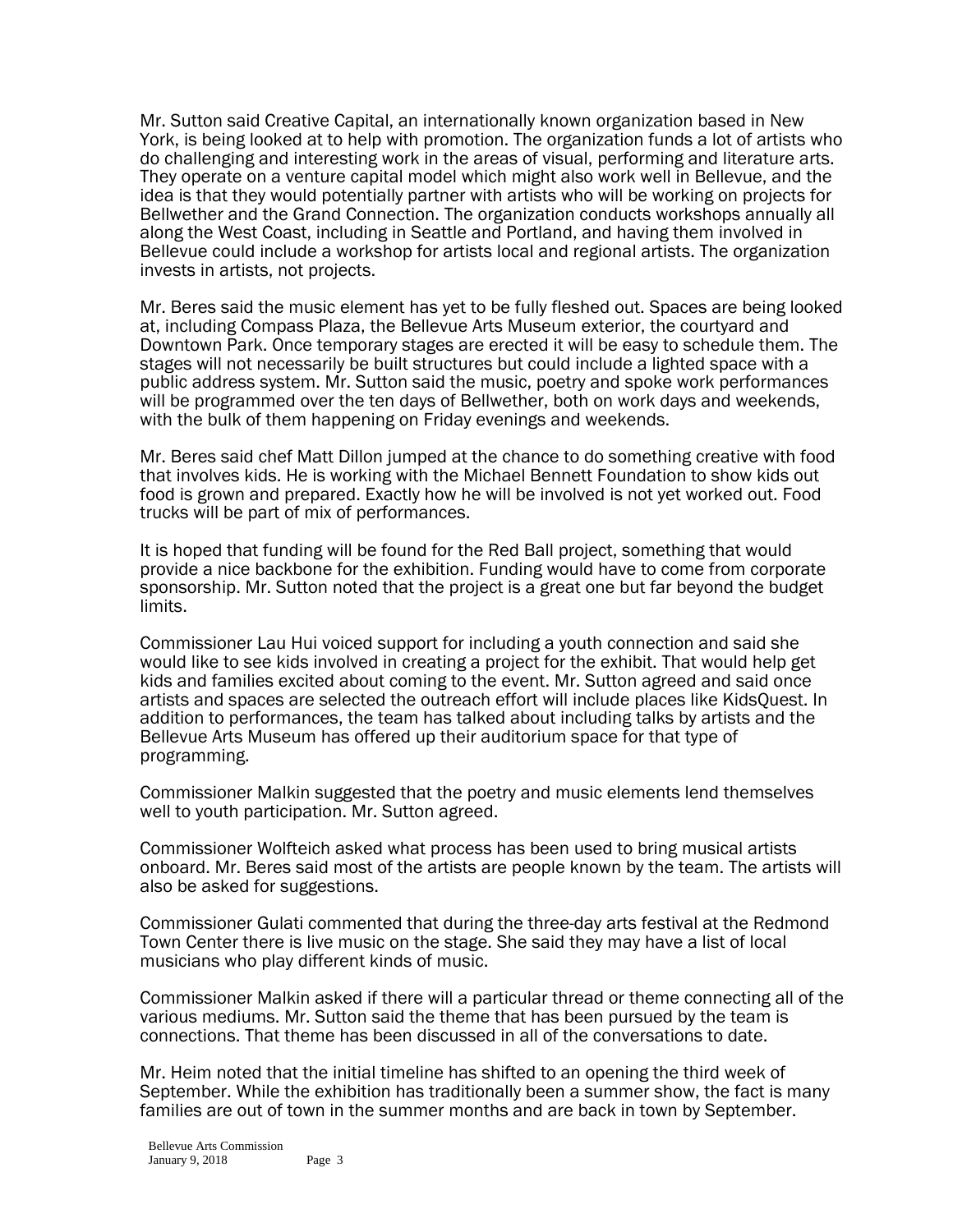Commissioner Malkin pointed out that weather can be a factor in September. Mr. Sutton agreed and said there will need to be contingency plans for the outdoor stages.

B. Downtown Park NE Entrance Artist Selection

Mr. Heim said the project is focused on the entrance to Downtown Park at the corner of NE 4th Street and Bellevue Way. The artist recommended by the selection panel, which was chaired by Chair Manfredi, is Marc Fornes. Mr. Fornes is a French-born architect who lives in Brooklyn, New York. His work is sculptural and primarily involves pavilions. The panel was intrigued with the artist's approach to experiences. During his interview, Mr. Fornes was clear about not wanting to create objects but rather experiences, which fits well with the goal for the project to integrate art to the degree possible into the entrance. Many of his works are statements in and of themselves, but they also incorporate a level of interactivity and a lavish use of color.

Commissioner Malkin asked if the panel raised concerns about the works of Mr. Fornes fitting within the identified budget of \$275,000. Mr. Heim said the question did come up given that most of Mr. Fornes' works have had much larger budgets. However, most of those projects included addressing more than just the artwork, such as steps and landscaping, which in the case of the Downtown Park project would be covered by the overall project budget.

Commissioner Gulati asked if the style of work offered by Mr. Fornes will fit with the new look of Downtown Park. Commissioner Malkin said he assumed the artist will certainly want to take into consideration the design of the park.

Commissioner Jackson said the park has several large trees and given Mr. Fornes' works that involve tree root/mangrove root designs it is likely he would take that into account and avoid anything garish and out of place. Commissioner Malkin added that the Commission will see the proposal before any final decisions are made.

Answering a question asked by Commissioner Gulati, Mr. MacDonald said there are six permanent artworks currently in Downtown Park. They are not, however along the street, rather they are adjacent to the walking path.

Commissioner Lau Hui asked about the timeline and Mr. Heim said the City Council has expressed a desire to see the parks department have the project completed by the end of 2018. That, however, will not be possible. Instead, the parks department hopes to be under construction by the end of the year. The design team is currently working on up to five alternative layouts and configurations for what the space might look like. The artist once on board will interact with the design team to identify the opportunities for integrating art.

Commissioner Jackson asked how long the project will take if construction begins in 2018. Mr. Heim said he did not know. Much will depend on the construction season and how complicated the work is. He suggested that completing the project in 2019 is aspirational.

A motion to accept Marc Fornes as the selected artist to receive the commission for artwork in the Downtown Park NE Entrance public art project was made by Commissioner Lau Hui. The motion was seconded by Commissioner Jackson and the motion carried unanimously.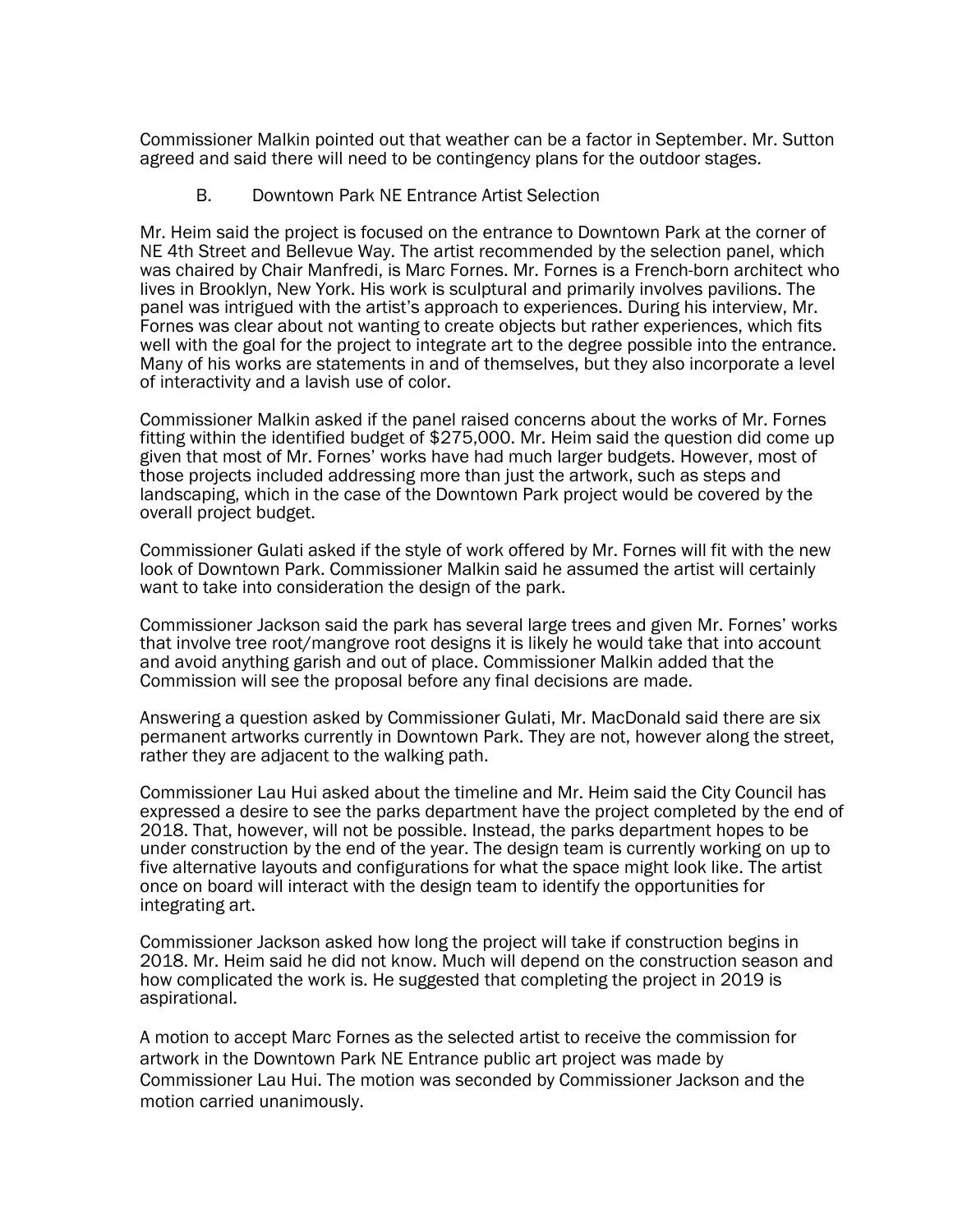## C. 130th Streetscape Artist Selection

Mr. MacDonald noted that the project runs on 130th Avenue NE from Spring Boulevard to NE 20th Street. The project will involve the interim streetscape with sections that will be permanent. The project is in the heart of what is being called the arts district. He said the selection panel was chaired by Commissioner Wolfteich. There were 86 total applicants and the panel ended up reviewing 68 different artists and artist teams from which three were selected to interview. The panel ultimately recommended Po Shu Wang whose works include a translation of natural phenomena, music and the human experience over time and space. The panelists felt strong that they wanted to select an artist they could be conceptually proud of given that the location is one in which artists will live and work and a place for the community to live and visit.

Commissioner Wolfteich said it would be a big win for the city to have artwork by Po Shu Wang. He noted that many of the artist's works involve the use of sensors that change the display in various ways interactively. The panel was moved by the connection the artist has with natural phenomena.

A motion to accept Po Su Wang as the selected artist to receive the commission for artwork in the 130th streetscape public art project was made by Commissioner Wolfteich. The motion was seconded by Commissioner Gulati and the motion carried unanimously.

Mr. MacDonald said the budget for the project is \$200,000.

D. Onsite Review Program

Mr. Heim commented that the practice of attending the programs of grantees and drafting reports was brought back online in 2017 and labeled the Onsite Review Program. Attempts were made to conduct an onsite review for all of the organizations that received grants through the Eastside Arts Partnerships program, though the goal was not fully reached. The intent is to help inform the grant process.

Mr. Heim provided the Commissioners a matrix containing the Eastside Arts Partnerships organizations and the special projects funded for 2018 along with printed instructions for how to conduct an onsite review. In addition to staff and Commissioners, residents who have applied for the open seat on the Commission will be invited to participate in the review process.

- 5. COMMISSION QUICK BUSINESS
- 6. REPORTS
	- A. Commissioners' Committee and Lead Reports As Noted